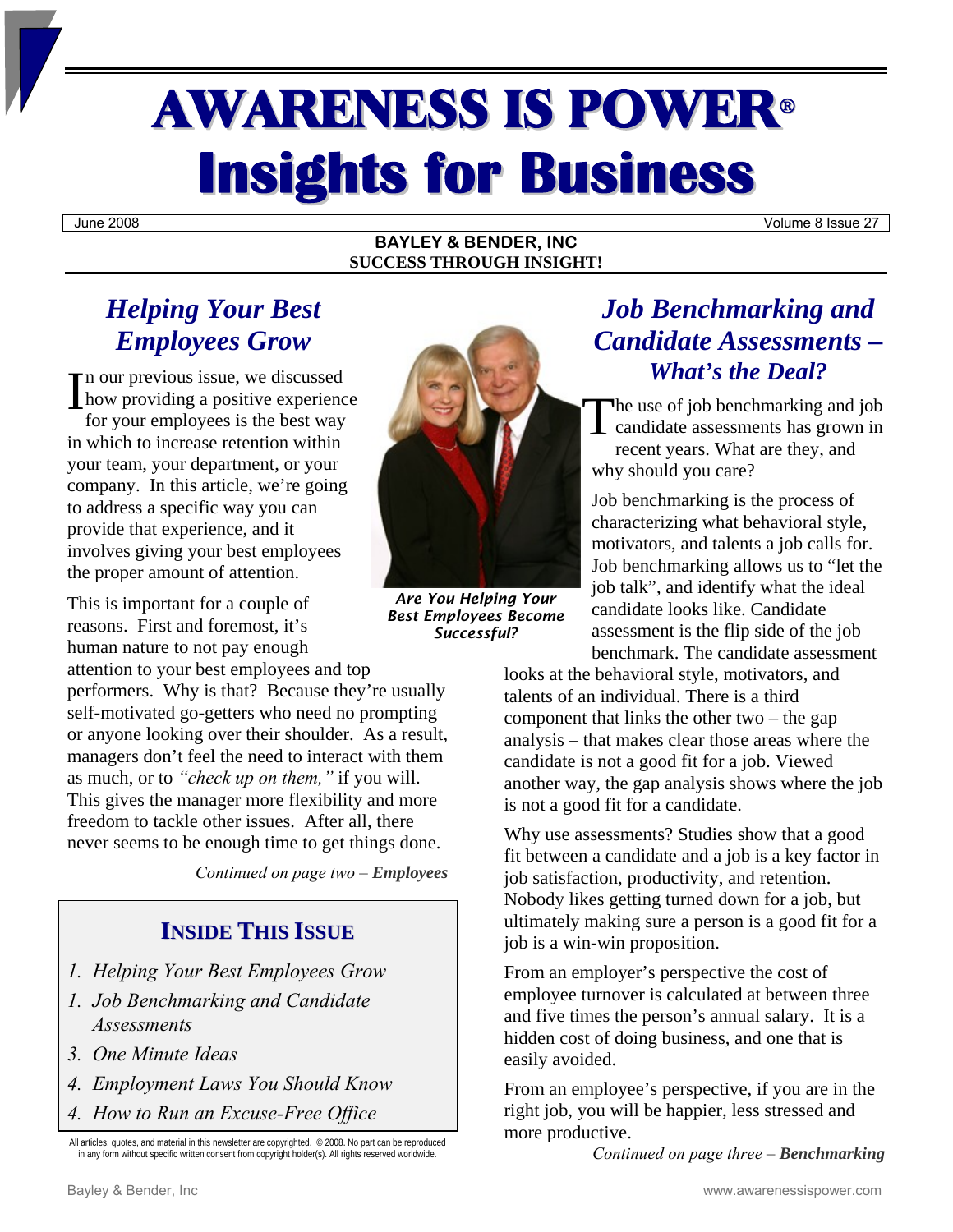#### *Continued from page one – Employees*

If you have a select number of employees who are high achievers, people who need a minimum of supervision, it only makes sense to leave them be and let them do their jobs, right? To a certain degree, that's correct, but if that philosophy is taken too far, it can prove disastrous in terms of retention.

#### **The 20-60-20 rule**

For superstar employees, a positive experience with the company includes the opportunity for professional growth.

If they don't believe that they're growing in their current position and that they're working toward something bigger and better, then they're going to think about leaving. Even if they like everything

else about their job – including their boss – feeling as though there's nowhere to grow will prompt them to begin contemplating whether or not the grass is really greener on the other side.



With that in mind, here's a practical strategy for solving two problems at once. Let's say that your team or department adheres to the standard 20-80- 20 rule, meaning that 20% of your employees are superstars, 60% are competent but not spectacular, and another 20% are bringing up the rear. Instead of spending precious time and energy attempting to motivate the bottom 20%, cut them loose and upgrade their positions by replacing them with star candidates.

By doing that, you've already increased the overall quality of your team. In addition, you've created extra time for yourself, since you don't have to devote it to your underachievers. You can now take that time and put it to better use. For example, you can focus on your top 20% and discover what their professional needs and career goals are.

#### **Involve yourself now**

*Continued on next column –* 

This may sound a bit simplistic, but the best way in which to do this is by asking them. Not in casual conversation, of course, but behind closed doors during a formal meeting.

It shouldn't be an intensive, pressure-packed meeting, though. It should be one that fully engages employees and makes them feel comfortable enough to broach topics they might

not bring up themselves. Below is a loose blueprint for how you should conduct this meeting.



- Ask what their expectations are for their employment with the company. This type of open-ended question may prompt a response you didn't expect, but that's information you need to know.
- Ask what their career goals and objectives are.
- Ask what the company can do in order to help them achieve their goals.
- Begin to formulate a concrete plan based upon their responses to the above questions.
- Plan to meet on a consistent basis in the future in order to gauge progress and set additional goals.

Star employees think about their career ambitions all the time. It's in their nature. So if that's the case, then it makes sense to be part of their thought process and to be involved in their plans for the future. If you don't make sure that your company is involved now, you increase the chances that it won't be involved down the road.

For more information contact Bayley & Bender at 301-439-8317.

Copyright protected, all rights reserved worldwide. ©Gary Sorrell – www.NewsletterVille.com

*The secret of joy in work is contained in one word - excellence. To know how to do something well is to enjoy it.*  ─ Pearl S. Buck

*If you think you can, you can. And if you think you can't, you're right.* - Henry Ford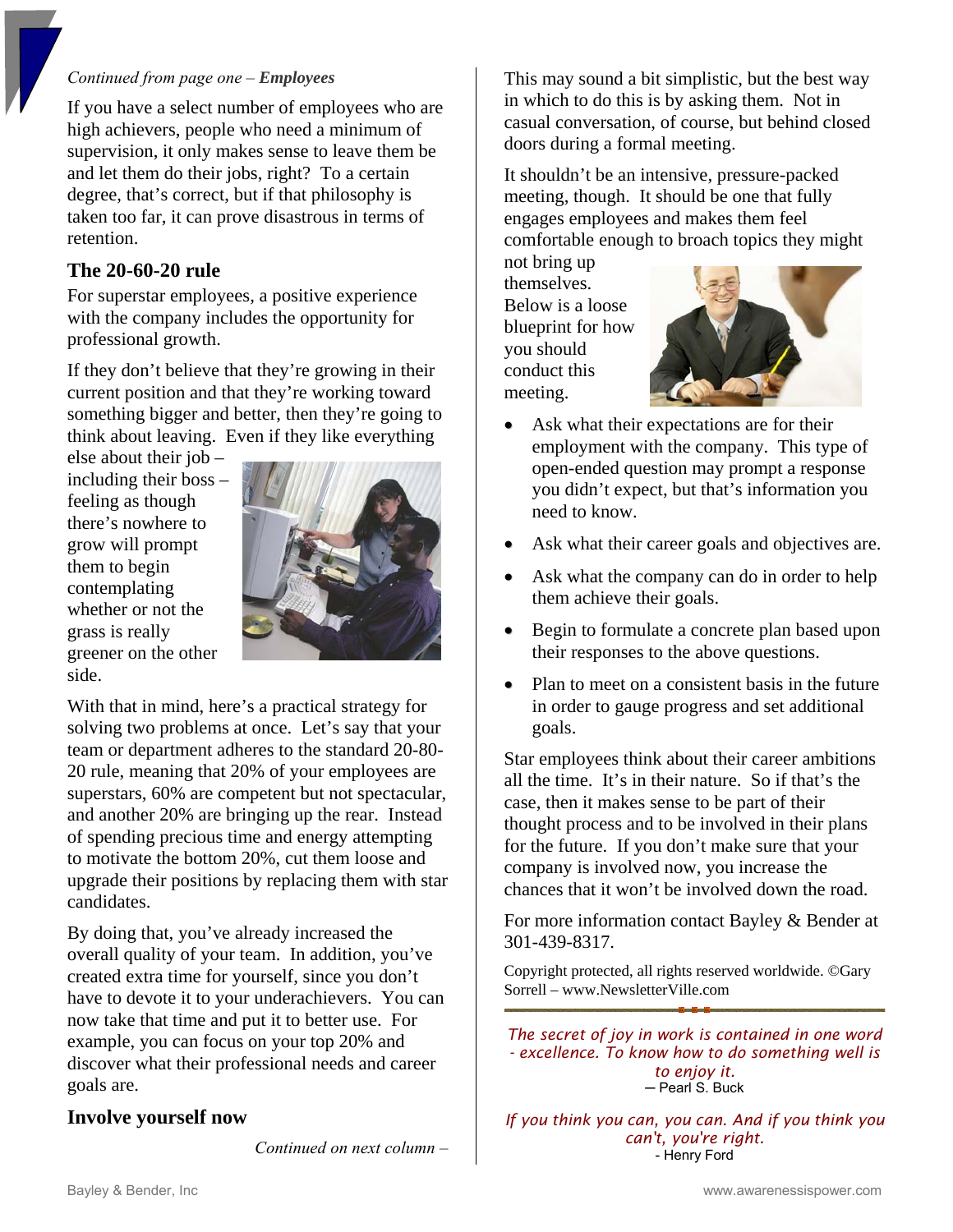#### *Continued from page one – Benchmarking*

If you are in the wrong job, your performance won't be as good, and you will end up leaving the job, or being asked to leave.

The engine behind this whole process is the assessment tool. Most assessment tools have an origin in human development theory, but the good ones have been validated in the real world and have an amazing degree of accuracy and utility.

#### **An assessment is:**

- $\checkmark$  A great source of insight into a person's behavioral style, motivators, and talents
- 9 An excellent way to *"let the job talk"*
- $\checkmark$  A useful tool to coach an individual, or to assist an individual in guiding and directing their own personal development
- $\checkmark$  An integral part of candidate screening and a complement to a resume, work references, and job interview

#### **An assessment is NOT:**

- $\checkmark$  An IQ test
- $\checkmark$  A test of job-related skills and knowledge
- $\checkmark$  The only criteria used in determining the fit between a candidate and a job
- $\checkmark$  A substitute for a resume, work references, and job interview

Assessments are great tools. However, like all tools, they are only as effective as the people using them. In looking at assessment tools as either an employer or employee, work with someone who knows how to use and interpret the assessment in an effective way. If your reaction to an assessment is *"NO way!"* and not *"Aha!"* seek a second opinion. Ask your spouse, co-worker, peers, etc... read your assessment and get their opinion. You may be surprised!

*Our perceptions of our self are often different than how others perceive us.* 

Adapted with permission from David E. Smith, Performance Dynamics Systems.

*Pillars of Success.* Don't miss this book! It's a Great Gift for your team, family, friends, or co-workers. Call Janine to order – 301-439-8317 or click on the image for more information!

#### **PILLARS OF SUCCESS**

It's no secret that success is something everyone wants. The process can be a mystery and *Pillars Of Success* is a book all about revealing success secrets of several of the most prosperous people in business today.

Contributing author Pat Bender has an **Awareness Is Power**® process. "The more aware you are," she says, "the more aware you'll become."

You will learn what Pat says are three important things leaders and successful people have in common.

**CLICK ON THE IMAGE FOR MORE DETAILS AND TO GET YOUR COPY TODAY!!**



#### **Contribute In Meetings**

Do some of your employees contribute more at staff meetings, while quieter members hold back?

To achieve more balance, inform staffers in advance that you'll be directing specific questions to them.

Once you've given quieter employees fair warning, call on them.



#### **Games People Play**

You can crack down on computer game playing in your office and still maintain morale.

Set up "games-only" computers in the lounge or lunchroom for staff members to use on their own time, during breaks and at lunch time.

Don't miss next month's issue. **Subscribe now!** 

大 功夫 化二烯六

#### **AWARENESS IS POWER®** *Insights for Business*

2024 Powder Mill Rd Silver Spring, MD 20903 Tel: 301-439-8317

E-mail: [aip@awarenessispower.com](mailto:aip@awarenessispower.com)

Visit Our Web Site at: [www.awarenessispower.com](http://www.awarenessispower.com/)

12 **Issues For Only \$97**